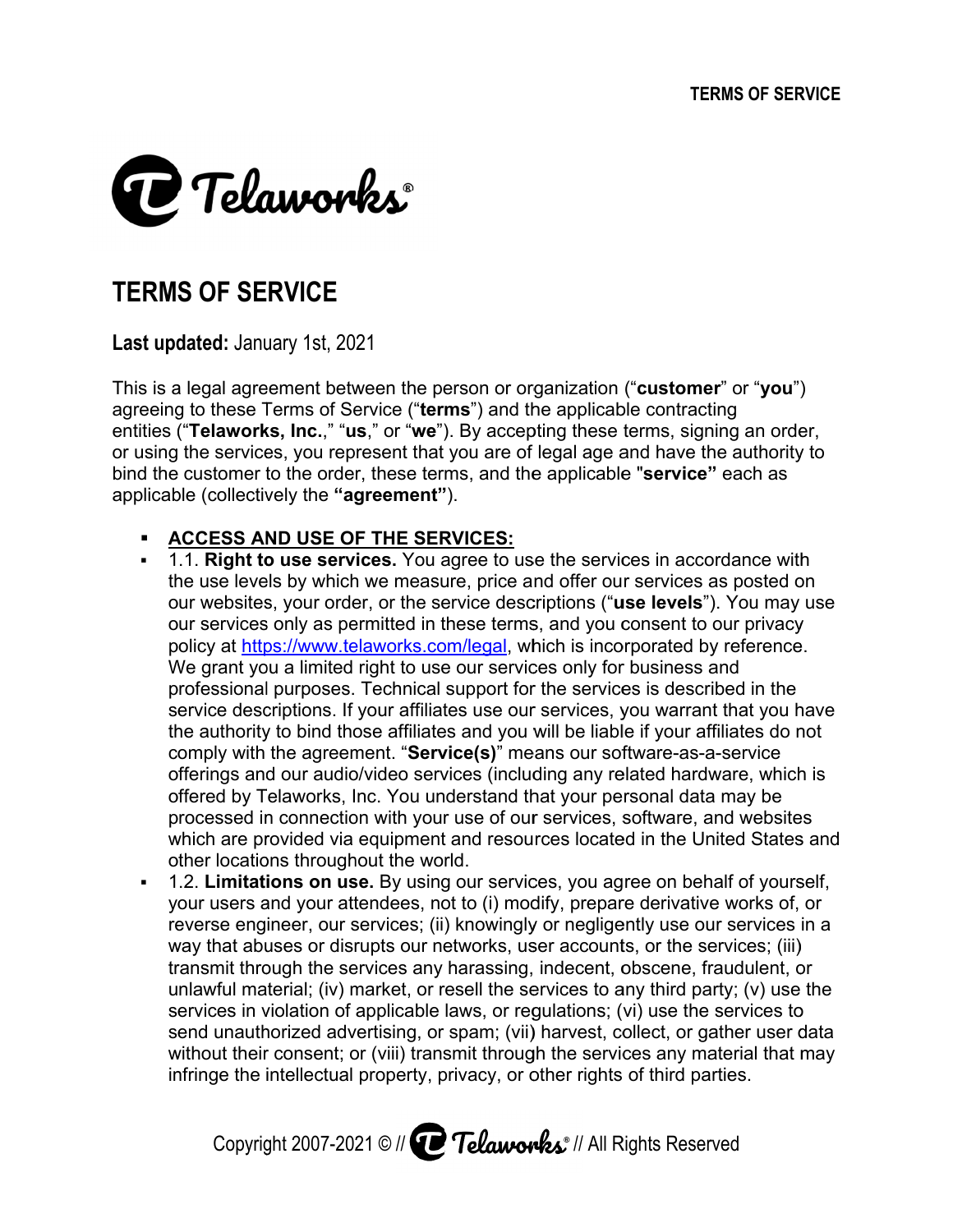## **ACCESS AND USE OF THE SERVICES - CONTINUED:**

- **ACCESS AND USE OF THE SERVICES CONTINUED:**<br>• 1.3. **Changes to services.** We reserve the right to enhance, upgrade, improve, 1.3. Changes to services. We reserve the right to enhance, upgrade, improve,<br>or modify features of our services as we deem appropriate and in our discretion. We will not materially reduce the core functionality or discontinue any We will not materially reduce the core functionality or discontinue any se<br>unless we provide you with prior written notice. We may offer additional functionality to our standard services or premium feature improvements for an additional cost. **ges to services.** We reserve the righeatures of our services as we deem<br>t materially reduce the core functions<br>provide you with prior written notice.<br>y to our standard services or premiu or modify features of our services as we deem appropriate and in our<br>We will not materially reduce the core functionality or discontinue any provide you with prior written notice. We may offer additional<br>y to our standard services or premium feature improvements for an<br>cost.<br>ie**tary rights and Telaworks, Inc.** You acknowledge that we or our<br>etain all proprietar
- **1.4. Proprietary rights and Telaworks, Inc.** You acknowledge that we or our licensors retain all proprietary right, title and interest in the services, our name, licensors retain all proprietary right, title and interest in the services, our n<br>logo or other marks (together, the "**Telaworks, Inc.**"), and any related inte<br>property rights, including, without limitation, all modificati property rights, including, without limitation, all modifications, enhancements, property rights, including, enhancements, derivative works, and upgrades thereto. You agree that you will not use or register any trademark, service mark, business name, domain nam media account name or handle which incorporates in whole or in part the Telaworks, Inc. or is similar to any of these. You agree to comply with our branding guidelines. Telaworks, Inc. or is similar to any of these. You agree to comply with our<br>branding guidelines.<br>**ORDERS, FEES AND PAYMENT:**<br>2.1. **Orders.** You may order services using our then-current ordering processes property rights, including, without limitation, all modifications, enhare<br>derivative works, and upgrades thereto. You agree that you will not<br>register any trademark, service mark, business name, domain nam<br>media account na other marks (together, the "Telaworks, Inc."), and any related intellectual derivative works, and upgrades thereto. You agree that you will not use c<br>register any trademark, service mark, business name, domain name or s<br>media account name or handle which incorporates in whole or in part the<br>Telawo ietary right, title and interest in the services, our name<br>ether, the "**Telaworks, Inc.**"), and any related intellect<br>g, without limitation, all modifications, enhancements,<br>grades thereto. You agree that you will not use handle which incorporates in whole or in<br>ilar to any of these. You agree to comply<br><u>AYMENT:</u><br>der services using our then-current order<br>effective on the earlier of (i) the date you

## **ORDERS, FEES AND PAYMENT: FEES AND PAYMENT:**

- ("**order**"). All orders are effective on the earlier of (i) the date you submit your o order, or (ii) the date on the signature block of the order, or (ii) the date on the signature block of the order ("**effective date**").<br>Acceptance of your order may be subject to our verification and credit approval process. Each order shall be treated as a separate and independent and independent p purchase order is required for non \$25.00 USD, or purchase order is required for non-credit card transactions over \$25.00 USD<br>equivalent, unless customer does not require a purchase order as part of its purchasing process. 'order"). All orders are effect<br>rder, or (ii) the date on the s<br>cceptance of your order may<br>rocess. Each order shall be<br>urchase order is required for<br>quivalent, unless customer o roperty rights, including, without limitation, all modifications, enharerivative works, and upgrades thereto. You agree that you will not egister any trademark, service mark, business name, domain namedia account name or h the date on the signature block of the order ("effective date"). may be subject to our verification and credit approval<br>be treated as a separate and independent order. A<br>l for non-credit card transactions over \$25.00 USD, or
- **2.2. Fees and payment.** You agree to pay all applicable, undisputed fees for the services on the terms set forth on the invoice. Except as set forth in Section 3.3 services on the terms set forth on the invoice. Except as set forth in Section 3.<br>below or in the service descriptions, any and all payments you make to us for access to the services are final and non-refundable. You are responsible for all fees and charges imposed by your voice and data transmission providers related to your access and use of the services. You are responsible for providing accurate and current billing, contact and payment information to us or any reseller. You agree that we may take steps to verify whether your payment method is valid, charge your payment card or bill you for all amounts due for your use of the services, and automatically update your payment card information using software designed to do so in the event your payment card on file is no method is valid, charge your payment card or bill you for all amounts due for y<br>use of the services, and automatically update your payment card information<br>using software designed to do so in the event your payment card on data may be provided to third parties for payment processing and fraud prevention purposes. your access and use of the services. You are responsible for providing<br>curate and current billing, contact and payment information to us or any<br>seller. You agree that we may take steps to verify whether your payment<br>ethod id payment information to us or any<br>:teps to verify whether your payment<br>card or bill you for all amounts due for your ss to the services are final and non-refundable. You are responsible for<br>and charges imposed by your voice and data transmission providers rel<br>ur access and use of the services. You are responsible for providing reseller. You agree that we may take steps to verify whether your paymenthod is valid, charge your payment card or bill you for all amounts du use of the services, and automatically update your payment card inform using so charges imposed by your voice and data transmission<br>ccess and use of the services. You are responsible for<br>and current billing, contact and payment information to<br>You agree that we may take steps to verify whether you<br>is v THE SERVICES - CONTINUED;<br>
S. We reserve the right to enhance, upgrade, improve,<br>
services as we deem appropriate and in our discretion.<br>
the roor tunctionality or discontinue any services<br>
the roor tunctionality or discon enhance, upgrade, improve<br>opriate and in our discretior<br>may offer additional<br>ature improvements for an<br>acknowledge that we or our<br>t in the services, our name,<br>"), and any related intellectuations, enhancements,<br>that you wi rless customer does not require a purchase order as part of rocess.<br> **d payment**. You agree to pay all applicable, undisputed fees<br>
he terms set forth on the invoice. Except as set forth in Sective<br>
ie services are final a Changes to services. We reserve the right to enhance, upgrade, improves most we provide you with prior with on the erainty reductions, the may offer additional costs we provide you with prior withen notice. We may offer ad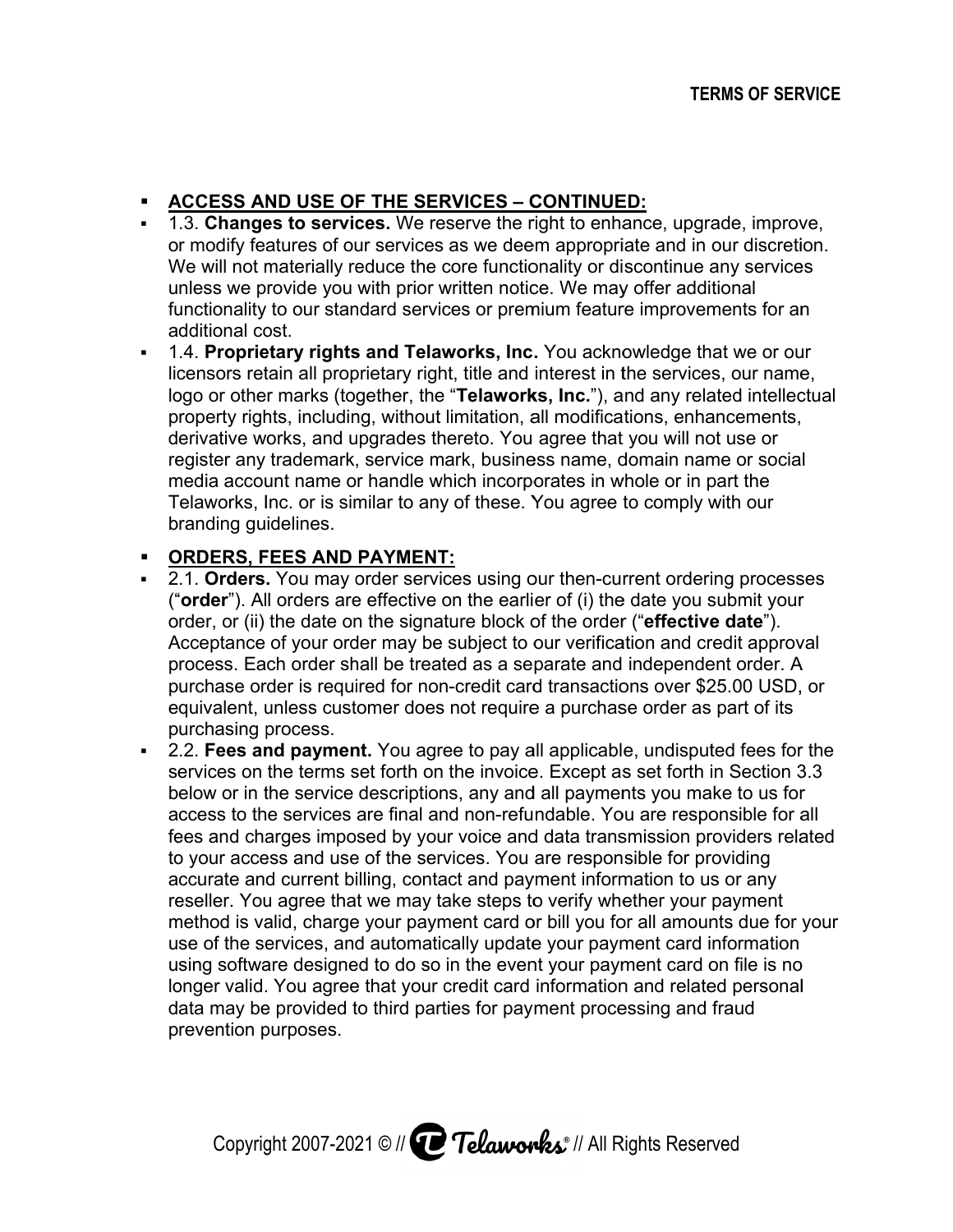- **-** 2.2. Fees and payment continued. We may suspend or terminate your services if at any time we determine that your payment information is inaccurate or not current, and you are responsible for fees and overdraft charges that we may incur when we charge your card for payment. We will not agree to submit may incur when we charge your card for payment. We<br>invoices via any customer procure-to-pay online portal interchange (EDI) portals. We reserve the right to update the price for for any time after your initial term, and price changes billing cycle. We will notify you of any price changes by publishing on our website, emailing, quoting or invoicing you. services if at any time we determine that your payment information<br>or not current, and you are responsible for fees and overdraft charg<br>may incur when we charge your card for payment. We will not agre<br>nvoices via any custo services if at any time we determine that your payment information is inaccurate<br>or not current, and you are responsible for fees and overdraft charges that we<br>may incur when we charge your card for payment. We will not ag procure-to-pay online portal or electronic data<br>We reserve the right to update the price for service<br>erm, and price changes will be effective as of your<br>you of any price changes by publishing on our ervices if at any time we determine that your payment information is inaccurate<br>r not current, and you are responsible for fees and overdraft charges that we<br>hay incur when we charge your card for payment. We will not agre eserve the right to update the price for services at<br>and price changes will be effective as of your next<br>of any price changes by publishing on our We reserve the right to update the price for services at and price changes will be effective as of your next
- **2.3. Sales, promotional offers, coupons and pricing. Sales, promotions and** other special discounted pricing offers are temporary and, upon the renewal of other special discounted pricing offers are temporary and, upon the renewal of<br>your subscription, any such discounted pricing offers may expire. We reserve the<br>right to discontinue or modify any coupons, credits, sales and right to discontinue or modify any coupons, credits, sales and special promotional<br>offers in our sole discretion. offers in our sole discretion. subscription, any such discounted pricing offers may expire. We reserve the ycle. We will notify you of any price changes by publishing on our<br>, emailing, quoting or invoicing you.<br> **es, promotional offers, coupons and pricing.** Sales, promotions and<br>
becial discounted pricing offers are temporary
- **2.4. Disputes; delinquent accounts.** You must notify us of any fee within 15 days of the invoice date, and once resolved, you agree to pay those within 15 days of the invoice date, and once resolved, you agree to pay tho<br>fees within 15 days. We may, on notice to you, suspend or terminate your services if you do not pay undisputed fees, and you agree to reimburse us for all reasonable costs and expenses incurred in collecting delinguent amounts. within 15 days of the invoice date, and once resolved, you agree to pay those<br>fees within 15 days. We may, on notice to you, suspend or terminate your<br>services if you do not pay undisputed fees, and you agree to reimburse 15 days of the invoice date, and once resolved, you agree to pay those within 15 days. We may, on notice to you, suspend or terminate your ces if you do not pay undisputed fees, and you agree to reimburse us for all pnable n, any such discounted pricing offers may expire. We reserve the<br>nue or modify any coupons, credits, sales and special promotiona<br>e discretion.<br>**delinquent accounts.** You must notify us of any fee dispute<br>of the invoice da ght to discontinue or modify any coupons, credits, sales and special promotic<br>ffers in our sole discretion.<br>.4. **Disputes; delinquent accounts.** You must notify us of any fee dispute<br>*i*thin 15 days of the invoice date, an
- **2.5. Taxes and withholding.** You are responsible for all applicable sales, fund (USF) fees or any other similar fees as may be applicable in the location<br>which the services are being provided (if applicable to the services only) and fund (USF) fees or any other similar fees as may be applicable in the location<br>which the services are being provided (if applicable to the services only) and services, value-added, goods and services, withholding, tariffs, universal services<br>fund (USF) fees or any other similar fees as may be applicable in the location in<br>which the services are being provided (if applicable to entity or collecting agency based on the services, exc based on our net income, or taxes and fees for which you have provided an based on our net income, or taxes and fees for which you have provided<br>exemption certificate. Additionally, if you do not satisfy your tax and fees obligations, you agree that you will be required to reimburse us for any fees paid on your behalf, and we may take steps to collect have paid on your behalf. In all cases, you will pay the amounts due under this have paid on your behalf. In all cases, you will pay the amounts due<br>agreement to us in full without any right of set-off or deduction. have paid on your behalf. In all cases, you will pay the amounts due under this<br>agreement to us in full without any right of set-off or deduction.<br>TERM AND TERMINATION:<br>3.1. Term. The initial term commitment for your purch obligations, you agree that you will be required to reimburse us for any taxes afees paid on your behalf, and we may take steps to collect taxes and fees we have paid on your behalf. In all cases, you will pay the amounts ervices are being provided (if applicable to the s<br>is or fees (collectively, "**taxes and fees**") impose<br>llecting agency based on the services, except the<br>ur net income, or taxes and fees for which you h<br>certificate. Additi exemption certificate. Additionally,<br>obligations, you agree that you will<br>fees paid on your behalf, and we m<br>have paid on your behalf. In all cas<br>agreement to us in full without any agency based on the services, except those taxes and f **xes and fees**") imposed by any government<br>the services, except those taxes and fees<br>nd fees for which you have provided an<br>you do not satisfy your tax and fees si at any time we determine that your payment information is inany and<br>surrent, and you are responsible for feres and overdant charges the<br>surrent, and you are responsible for feres and overdant charges the<br>signal any cust you agree that you will be required to reimburse us for any taxes and vices if at any time we determine that your payment information is inaccurate<br>in other when we charge your card for payment. We will not agree to submit<br>yielner when we charge your card for payment. We will not agree to su

#### **TERM AND TERMINATION AND TERMINATION:**

3.1. Term. The initial term commitment for your purchase of services v<br>specified on an order ("initial term") and begins on the effective date, automatically renew notice of non-renewal at least 30 days before the current term expires. You may notice of non-renewal at least 30 days before the current term expires. You<br>provide notice of non-renewal for each service you do not wish to renew at notice of non-renewal at least 30 days before the current term expires. You<br>provide notice of non-renewal for each service you do not wish to renew at<br><u>admin@telaworks.com</u>. We may agree to align the invoicing under multip notice of non-renewal at least 30 days before the current term expires. You may<br>provide notice of non-renewal for each service you do not wish to renew at<br>admin@telaworks.com</u>. We may agree to align the invoicing under mul does not affect the term of any other services still in effect. If we permit you to does not affect the term of any other servic<br>reinstate services at any time after termina by the then-current terms and the renewal date that was in effect as of effective termination date. specified on an order ("i**nitial term**") and beginautomatically renews for additional 12-month<br>notice of non-renewal at least 30 days before<br>provide notice of non-renewal for each service<br><u>admin@telaworks.com</u>. We may agre renews for additional 12-month period, unless either party provides rders but this will not reduce the term of any order. Terminating specific soes not affect the term of any other services still in effect. If we permit you einstate services at any time after termination, you agree that yo ervices at any time after termination, you agree that you will be bound erm of any other services still in effect. If we permit you to<br>any time after termination, you agree that you will be bound<br>erms and the renewal date that was in effect as of the tion, you agree that you will be bound

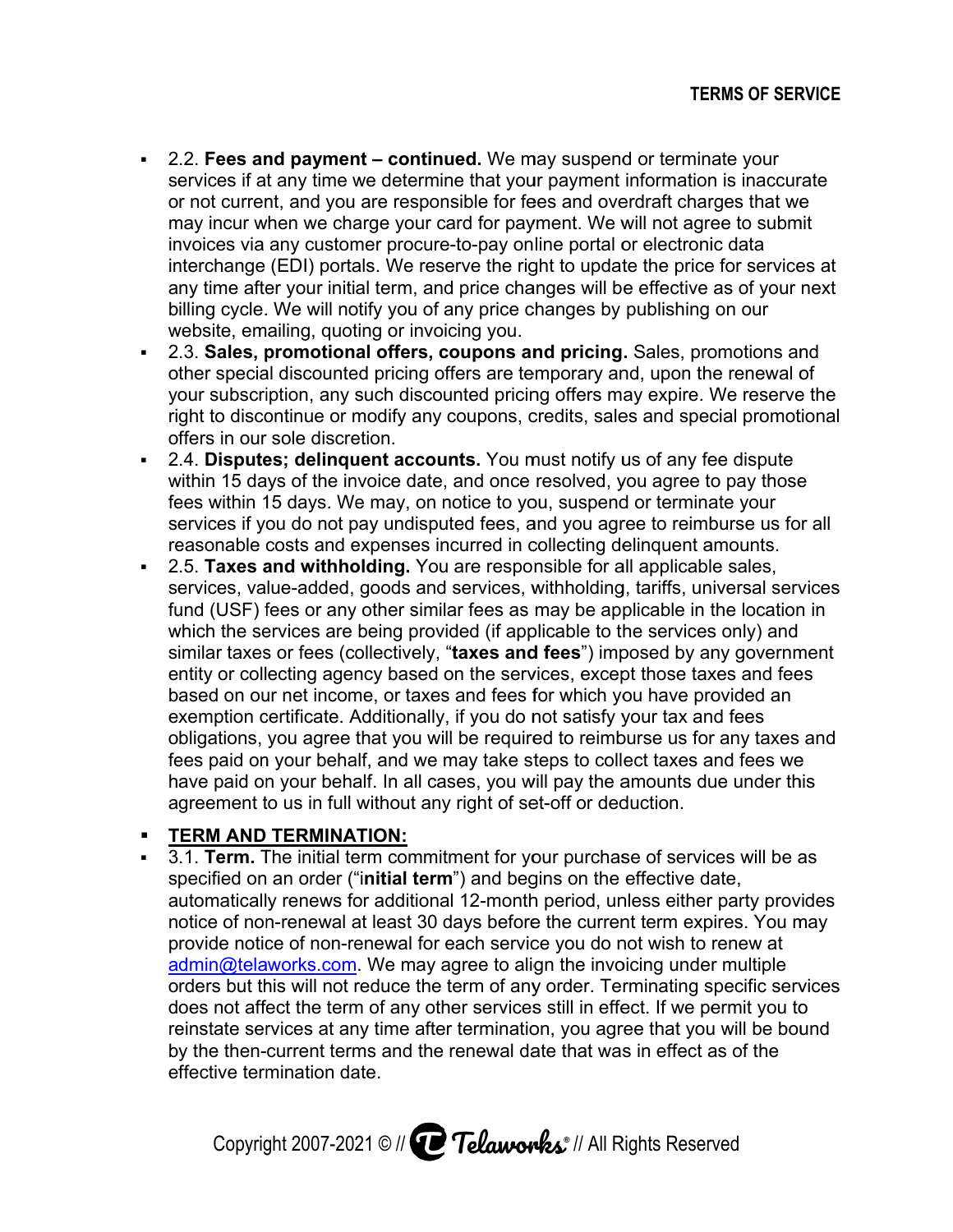## **TERM AND TERMINATION AND TERMINATION – CONTINUED: CONTINUED:**

- **-** 3.2. **Termination for cause.** Either party may terminate the agreement (i) if other party breaches its material obligations and fails to cure within 30 days of<br>receipt of written notice, or (ii) if the other party becomes insolvent or bankrupt,<br>liquidated or is dissolved, or ceases substantially all other party breaches its material obligations and fails to cure within 30 days of<br>receipt of written notice, or (ii) if the other party becomes insolvent or bankrupt, liquidated or is dissolved, or ceases substantially all of its business, and we may liquidated or is dissolved, or ceases substantially all of its business, and we<br>suspend access or terminate immediately if you breach **Section 1.2, 4 or 5**. receipt of written notice, or (ii) if the other party becomes insolvent or bankr<br>liquidated or is dissolved, or ceases substantially all of its business, and we<br>suspend access or terminate immediately if you breach **Sectio** hes its material obligations and fails to cure within 30 days of<br>notice, or (ii) if the other party becomes insolvent or bankrupt,<br>ssolved, or ceases substantially all of its business, and we may
- **-** 3.3. Effect of termination. If the agreement or any services are terminated, your account may be converted to a "free" or "basic" version of the service, if account may be converted to a "free" or "basic" version of the service, if<br>available, at our discretion. Otherwise, you will immediately discontinue all use of account may be converted to a "free" or "basic" version of the service, if<br>available, at our discretion. Otherwise, you will immediately discontinue all ι<br>the terminated services, except that upon request, we will provide limited access to the services for a period not to exceed 30 days, solely to enable you to retrieve your content from the services. We have no obligation to maintain<br>your content after that period. Neither party will be liable for any damages you to retrieve your content fro<br>your content after that period. resulting from termination of the agreement, nor will termination not affect any claim arising prior to the effective termination date. If we discontinue materially reduce the core functionality in accordance with the related order will be terminated and we will provide you with a pro rata refund materially reduce the core functionality in accordance with **Section 1.3** above,<br>the related order will be terminated and we will provide you with a pro rata refur<br>of any prepaid, unused fees. You agree to pay for any use the date of expiration or termination which have not been converted to a free version of the the date of expiration or termination which have not been converted to a fre<br>version of the service.<br>3.4. **Survival.** These provisions survive any termination of the agreement: g prior to the effective termination date. If<br>educe the core functionality in accordance<br>order will be terminated and we will provid any prepaid, unused fees. You agree to pay for any use of the servic<br>e date of expiration or termination which have not been converted to<br>rsion of the service. ontent after that period. Neither party will be liable for any damages<br>ng from termination of the agreement, nor will termination not affect<br>arising prior to the effective termination date. If we discontinue servicially<br>re ervices, except that upon request, we will provide you with<br>the services for a period not to exceed 30 days, solely to<br>our content from the services. We have no obligation to m<br>er that period. Neither party will be liable discretion. Otherwise, you will immediately discontinue all use of<br>ervices, except that upon request, we will provide you with<br>o the services for a period not to exceed 30 days, solely to enable<br>our content from the servic m arising prior to the effective termination date.<br>
erially reduce the core functionality in accordar<br>
related order will be terminated and we will pro<br>
ny prepaid, unused fees. You agree to pay for<br>
date of expiration or except that upon request, we will provide you with<br>vices for a period not to exceed 30 days, solely to enable with **Section Section 1.3** above, greement (i) if the<br>within 30 days of<br>lvent or bankrupt,<br>iness, and we may<br>on 1.2, 4 or 5.<br>service, if<br>scontinue all use c<br>vide you with<br>ays, solely to enabligation to maintain<br>ligation to maintain<br>my damages<br>on not affect If the agreement or any services are terminated, yo<br>io a "free" or "basic" version of the service, if<br>Otherwise, you will immediately discontinue all use<br>cept that upon request, we will provide you with ervices for a period not to exceed 30 days, solely to enable<br>ntent from the services. We have no obligation to maintain<br>period. Neither party will be liable for any damages<br>ion of the agreement, nor will termination not af dated or is dissolved, or ceases substantially all of its business, and we m<br>pend access or terminate immediately if you breach **Section 1.2, 4 or 5**.<br>**Effect of termination**. If the agreement or any services are terminate
- 
- **Sections 2 Orders, fees and payment**
- **Section Section 3.3** Effect of termination
- **Section**  4 Your content and a accounts
- **Section 7** Indemnification
- **Section 8** Limitation on liability
- **Section 9.6** No class actions
- **Section 9.11 Notices**

.

**Section 9.14** Contracting party, choice of law and location for y termination of the agreement:<br>#<br>aw and location for resolving disputes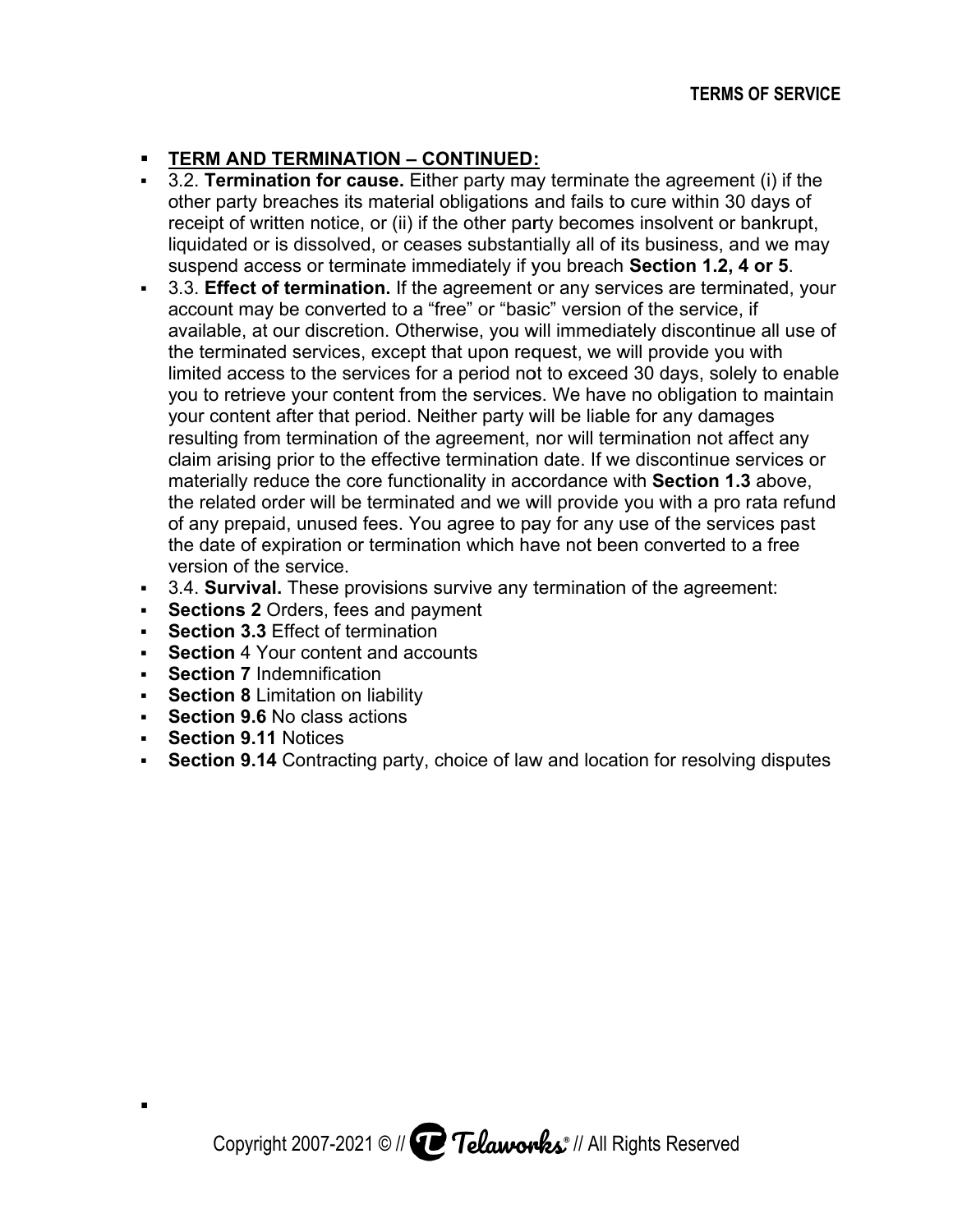## **• YOUR CONTENT AND ACCOUNTS:**

- **4.1. Your content.** You retain all rights to your content (defined below) and we do not own or license your content. We may use, modify, reproduce and distribute your content in order to provide and operate the services. You warrant distribute your content in order to provide and operate the services. You warrar<br>that (i) you have the right to upload or otherwise share content with us, and (ii) that (i) you have the right to upload or otherwise share content with<br>your uploading or processing of your content in the context of our s not infringe on any rights of any third party. Each party agrees to apply not infringe on any rights of any third party. Each party agrees to apply<br>reasonable technical, organizational and administrative security measures to not infringe on any rights of any third party. Each party agrees to apply<br>reasonable technical, organizational and administrative security measures to<br>keep content protected in accordance with industry standards. We will n distribute your content in order to provide and operate the services. You warrant<br>that (i) you have the right to upload or otherwise share content with us, and (ii)<br>your uploading or processing of your content in the conte you or your users in this agreement or in any other agreement between the parties, or (y) as required to comply with our policies, applicable law, or not infringe on any rights of any third party. Each party agrees to apply<br>reasonable technical, organizational and administrative security measures to<br>keep content protected in accordance with industry standards. We will n as a data controller by virtue of the submission of your c services. If your services. If your content, including any personal data (as defined unc<br>applicable law, which includes, but is not limited to, the general data regulation EU 2016/679 or "**GDPR**" and data protection laws of the European regulation EU 2016/679 or "**GDPR**" and data protection laws of the European<br>Union, European Economic Area, Switzerland (collectively, the "**EEA+**"), and the United Kingdom) and is processed by us as a data processor act processor act behalf (in your capacity as data controller), we will use and process your behalf (in your capacity as data controller), we will use and process your conter<br>in order to provide the services and fulfill our obligations under the agreement, behalf (in your capacity as data controller), we will use and process your co<br>in order to provide the services and fulfill our obligations under the agreeme<br>and in accordance with your instructions as represented in this a Notwithstanding anything to the contrary, this **Section 4.1** expresses the entirety of our obligations with respect to your documents, recordings, documents, recordings, message logs, transcripts, and similar data that we<br>maintain on your or your users' behalf, as well as any other information you or your users may upload to your service account in connection with the s a data controller by virtue of the submission<br>ervices. If your content, including any persona<br>pplicable law, which includes, but is not limited United Kingdom) and is processed by us as a data processor acting on your<br>behalf (in your capacity as data controller), we will use and process your content<br>in order to provide the services and fulfill our obligations unde our obligations with respect to your<br>cuments, recordings, message logs<br>aintain on your or your users' behalf content, including any personal data (as defined under equired to comply with our polic<br>uest. You agree to comply with<br>er by virtue of the submission of<br>ontent, including any personal c<br>nich includes, but is not limited t ithstanding anything to the co<br>r obligations with respect to y<br>ments, recordings, message **nt.** You retain all rights to your content<br>cense your content. We may use, modif<br>ontent in order to provide and operate to<br>the right to upload or otherwise share not infringe on any rights of any third party. Each party agrees to apply<br>reasonable technical, organizational and administrative security measur<br>keep content protected in accordance with industry standards. We will n<br>acce European Economic Area, Switzerland (collectively, Kingdom) and is processed by us as a data processed (in your capacity as data controller), we will use and r to provide the services and fulfill our obligations unaccordan logs, transcripts, and similar data that we ontent. We may use, modify, reproduce and cted in accordance with industry standards. We will not view,<br>any of your content, except: (x) as authorized or instructed by<br>n this agreement or in any other agreement between the<br>quired to comply with our policies, appli ontent. **Content Content**" means any files, **ERNIS OF SERVICE**<br> **ERNIS OF SERVICE**<br> **DEVALUATS:**<br> **COLOCYC** many use, modify, reproduce and<br>
in order to provide and operate the services. You warrant<br>
in to chero to provide and operate the services. You warrant<br>
th t inge on any rights of any third party. Each party agrees to apply<br>able technical, organizational and administrative security measures<br>ontent protected in accordance with industry standards. We will not<br>is or process any of acting on your r, reproduce and<br>
e services. You warrant<br>
ontent with us, and (ii)<br>
ext of our services does<br>
grees to apply<br>
security measures to<br>
dards. We will not view,<br>
thorized or instructed by<br>
ement between the<br>
plicable law, or<br> ent, except: (x) as authorized or instructed b<br>t or in any other agreement between the<br>y with our policies, applicable law, or<br>o comply with all legal duties applicable to yo<br>submission of your content within the<br>any perso r instructions as represented in this agreement.<br>The contrary, this **Section 4.1** expresses the entire<br>ect to your content. "**Content**" means any files,<br>ssage logs, transcripts, and similar data that we<br>ers' behalf, as wel yolonding or processing of your content in the context of our services does<br>trimge on any rights of any trind party. Each party greent y measures to<br>content protected in accordance with industry standares. We will not view
- 4.2. **Your accounts. ccounts.** You are solely responsible for (i) all use of the you and your users, (ii) maintaining lawful basis for the collection, use, 4.2. **Your accounts.** You are solely responsible for (i) all use of the servic<br>you and your users, (ii) maintaining lawful basis for the collection, use,<br>processing and transfer of content, and (iii) providing notices or o consent as legally required in connection with the emails asking for your usernames or passwords, and to keep your accounts secure, you should keep all usernames and passwords confidential. We are not secure, you should keep all usernames and passwords confidential. We ar<br>liable for any loss that you may incur if a third party uses your password or account. We may suspend the services or terminate the agreement if you, your users, or attendees are using the services in a manner that is likely to cause harm to us. You agree to notify us immediately and terminate any unauthorized access to the services or other security breach. and transfer of content, and (iii) providing notices or oblegally required in connection with the services. We do<br>ng for your usernames or passwords, and to keep your<br>should keep all usernames and passwords confidentia<br>y l legally required in connection with th<br>ng for your usernames or passwords<br>should keep all usernames and pas<br>y loss that you may incur if a third pa<br>e may suspend the services or termi lees are using<br>u agree to notif<br>ervices or othe maintain on your or your users' behalf, as well as any other information you c<br>your users may upload to your service account in connection with the service<br>4.2. **Your accounts**. You are solely responsible for (i) all use o users, or attendees are using the services in a manner that is likely to<br>harm to us. You agree to notify us immediately and terminate any una bour users' behalf, as well as any other information you<br>d to your service account in connection with the service<br>You are solely responsible for (i) all use of the services<br>ii) maintaining lawful basis for the collection, consent as legally required in connection with the services. We do not send<br>emails asking for your usernames or passwords, and to keep your accounts<br>secure, you should keep all usernames and passwords confidential. We are use of the services by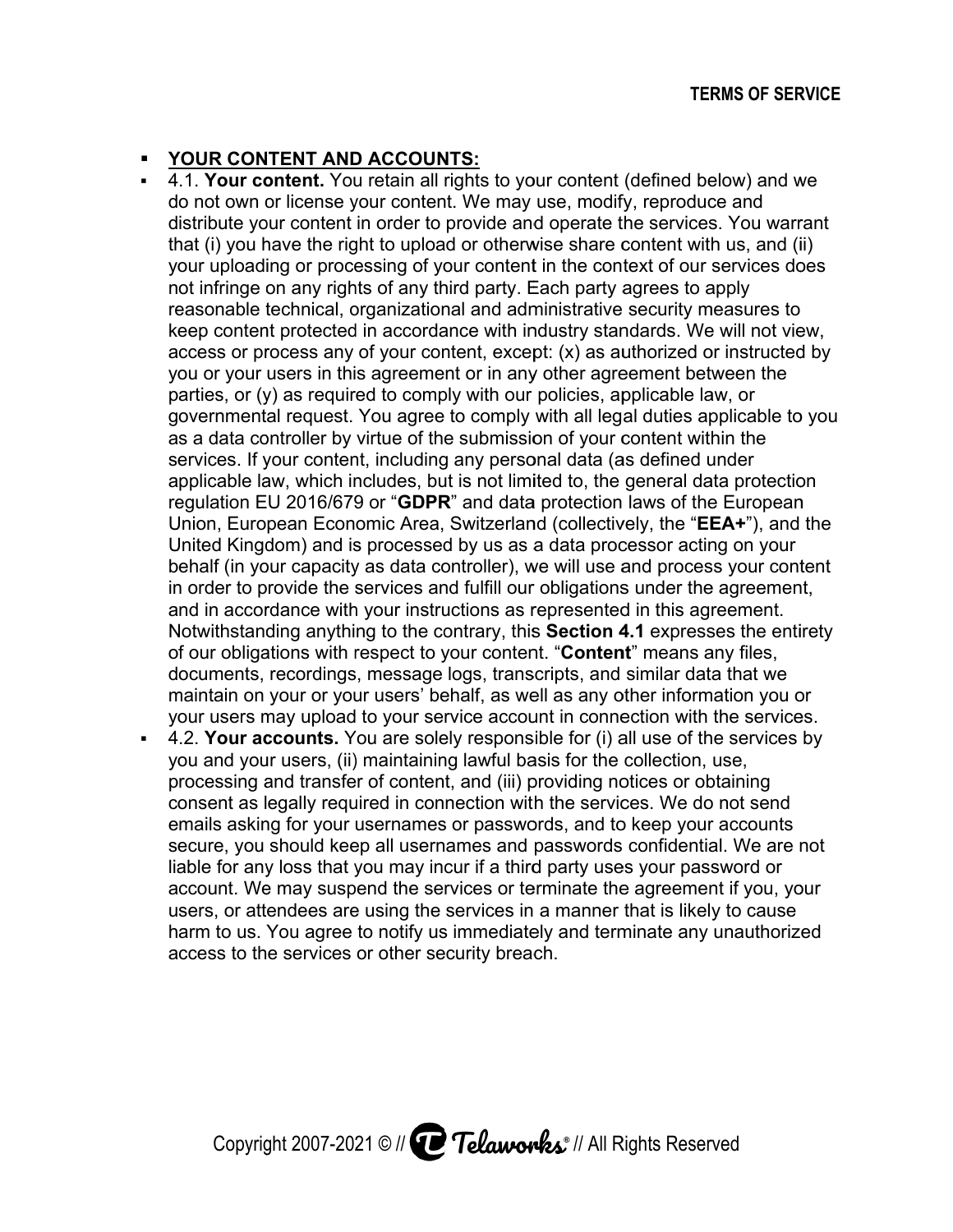- **COMPLIANCE WITH LAWS:** In connection with the performance, access and use of the services under the agreement, each party agrees to comply with all applicable laws, rules and regulations including, but not limited to export, privacy, and data protection laws and regulatio named on any U.S. government denied permit its users to access or use any service or content in a U.S. embargoed country or in violation of any U.S. export law or regulation. If necessary and in accordance with applicable law, we will cooperate with local, state, federal and international government authorities with respect to the any other provision in these terms, we may immediately terminate the agreement for noncompliance with applicable laws. ta protection laws and regulatio<br>on any U.S. government denied<br>its users to access or use any s country or in violation of any U.S. export law or regulation. If necessary accordance with applicable law, we will cooperate with local, state, feder international government authorities with respect to the services. Notwi ervices under the agreement, each party agrees to comply with all<br>aws, rules and regulations including, but not limited to export, privac<br>otection laws and regulations. Each party represents that it is not<br>any U.S. governm applicable laws, rules and regulations including, but not limited to export and data protection laws and regulations. Each party represents that it named on any U.S. government denied-party list. Further, customer st permi <u>VS:</u> In connection with the performance, access and<br>he agreement, each party agrees to comply with all<br>regulations including, but not limited to export, priva<br>nd regulations. Each party represents that it is not any U.S. government denied-party list. Further, ns. Each party represents that it is not **COMPLIANCE WITH LAWS:** In connection with the performance, access and use of the services under the agreement, each party agrees to comply with all applicable laws, rules and regulations including, but not limited to expo permit its users to access or use any service or content in a U.S. embargoed<br>country or in violation of any U.S. export law or regulation. If necessary and in<br>accordance with applicable law, we will cooperate with local, s r the agreement, each party agrees to comply with all<br>d regulations including, but not limited to export, privacy,<br>and regulations. Each party represents that it is not<br>rrnment denied-party list. Further, customer shall no
- **WARRANTIES WARRANTIES:** WE WARRANT THAT THE SERVICES WILL CONFORM TO THE SERVICE DESCRIPTIONS UNDER NORMAL USE. WE DO NOT any other provision in these terms, we may immediately terminate the agreement<br>for noncompliance with applicable laws.<br>WARRANTIES: WE WARRANT THAT THE SERVICES WILL CONFORM TO<br>THE SERVICE DESCRIPTIONS UNDER NORMAL USE. WE TIMELY, UNINTERRUPTED OR ERROR FREE, OR OPERATE IN COMBINATION WITH ANY SPECIFIC HARDWARE, SOFTWARE, SYSTEM OR DATA, (ii) OUR SERVICES WILL MEET YOUR REQUIREMENTS, OR (iii) ALL ERRORS OR DEFECTS WILL BE CORRECTED. USE OF THE SERVICES IS AT YOUR SOLE RISK. OUR ENTIRE LIABILITY AND YOUR EXCLUSIVE EXCLUSIVE REMEDY UNDER THIS WARRANTY WILL BE, AT OUR SOLE OPTION AND SUBJECT TO APPLICABLE LAW, TO PROVIDE CONFORMING SERVICES, OR TO TERMINATE THE NON-CONFORMING SERVICES OR THE APPLICABLE ORDER, AND PROVIDE A PRO PRO-RATED REFUND OF ANY RATED REFUND OF ANY PREPAID FEES FROM THE DATE YOU NOTIFY US OF THE NON CONFORMANCE THROUGH THE END OF THE REMAINING TERM. TO THE EXTENT PERMITTED BY APPLICABLE LAW, WE DISCLAIM ALL OTHER WARRANTIES AND CONDITIONS, WHETHER EXPRESS, IMPLIED, STATUTORY OR OTHERWISE, INCLUDING ANY EXPRESS OR IMPLIED WARRANTIES OF MERCHANTABILITY, SATISFACTORY QUALITY, TITLE, FITNESS FOR A PARTICULAR PURPOSE AND NON JURISDICTIONS DO NOT ALLOW THE EXCLUSION OF CERTAIN W WARRANTIES AND CONDITIONS, THEREFORE SOME OF THE ABOVE EXCLUSIONS MAY NOT APPLY TO CUSTOMERS LOCATED IN THOSE JURISDICTIONS. CT TO APPLICABLE LAW, TO PROVIDE CONFORMING SERVICES,<br>TERMINATE THE NON-CONFORMING SERVICES OR THE<br>ABLE ORDER, AND PROVIDE A PRO-RATED REFUND OF ANY<br>ID FEES FROM THE DATE YOU NOTIFY US OF THE NON-<br>RMANCE THROUGH THE END OF DATA, (ii) OUR SERVICES WILL MEET YOUR REQUIREMENTS,<br>ERRORS OR DEFECTS WILL BE CORRECTED. USE OF THE SE<br>AT YOUR SOLE RISK. OUR ENTIRE LIABILITY AND YOUR EXCL<br>REMEDY UNDER THIS WARRANTY WILL BE, AT OUR SOLE OP<br>SUBJECT TO AP WARRANTIES: WE WARRANT THAT THE SERVICES WILL CONFORM TO<br>THE SERVICE DESCRIPTIONS UNDER NORMAL USE. WE DO NOT<br>REPRESENT OR WARRANT THAT (i) THE USE OF OUR SERVICES WILL BE<br>TIMELY, UNINTERRUPTED OR ERROR FREE, OR OPERATE IN AT YOUR SOLE RISK. OUR ENTIRE LIABILITY AND YOUR EXCLUSIVE<br>REMEDY UNDER THIS WARRANTY WILL BE, AT OUR SOLE OPTION AND<br>SUBJECT TO APPLICABLE LAW, TO PROVIDE CONFORMING SERVICES,<br>OR TO TERMINATE THE NON-CONFORMING SERVICES O APPLICABLE ORDER, AND PROVIDE A PRO-RATEI<br>PREPAID FEES FROM THE DATE YOU NOTIFY US<br>CONFORMANCE THROUGH THE END OF THE REM<br>EXTENT PERMITTED BY APPLICABLE LAW, WE DIS<br>WARRANTIES AND CONDITIONS, WHETHER EXPR<br>STATUTORY OR OTHE JURISDICTIONS DO NOT ALLOW THE EXCLUSION OF CERTAIN<br>WARRANTIES AND CONDITIONS, THEREFORE SOME OF THE ABOVE<br>EXCLUSIONS MAY NOT APPLY TO CUSTOMERS LOCATED IN THOSE INATE THE NON-CONFORMING SERVICES OR THE<br>ORDER, AND PROVIDE A PRO-RATED REFUND OF ANY<br>ES FROM THE DATE YOU NOTIFY US OF THE NON-<br>ICE THROUGH THE END OF THE REMAINING TERM. TO T<br>MITTED BY APPLICABLE LAW, WE DISCLAIM ALL OTH MERCHANTABILITY, SATISFACTORY QUA<br>ARTICULAR PURPOSE AND NON-INFRING<br>O NOT ALLOW THE EXCLUSION OF CERT<br>D CONDITIONS, THEREFORE SOME OF TI<br>' NOT APPLY TO CUSTOMERS LOCATED NON-YOU NOTIFY US OF THE NON-<br>END OF THE REMAINING TERM. TO THE EXTENT PERMITTED BY APPLICABLE LAW, WE DISCLAIM ALL OTHER<br>WARRANTIES AND CONDITIONS, WHETHER EXPRESS, IMPLIED,<br>STATUTORY OR OTHERWISE, INCLUDING ANY EXPRESS OR IMPLIED<br>WARRANTIES OF MERCHANTABILITY, SATISFACTORY QUALITY, T performance, access and<br>agrees to comply with all<br>not limited to export, privaculaties<br>to represents that it is not<br>ther, customer shall not<br>ation. If necessary and in<br>the local, state, federal and<br>ne services. Notwithstan :S OR THE<br>EFUND OF<br>THE NON-CE WITH LAWS: In connection with the performance, access and<br>evolves under the agreement, each party agrees to comply with all<br>ws, rules and regulations including, but not limited to export, privacy,<br>tection laws and regul R WARRANT THAT (i) THE USE OF OUR SERVICES WILL BE<br>ERRUPTED OR ERROR FREE, OR OPERATE IN<br>WITH ANY SPECIFIC HARDWARE, SOFTWARE, SYSTEM OR JNDER THIS WARRANTY WILL BE, AT OUR SOLE OPTIC<br>TO APPLICABLE LAW, TO PROVIDE CONFORMING SER<br>RMINATE THE NON-CONFORMING SERVICES OR THE<br>LE ORDER, AND PROVIDE A PRO-RATED REFUND OF A<br>FEES FROM THE DATE YOU NOTIFY US OF THE N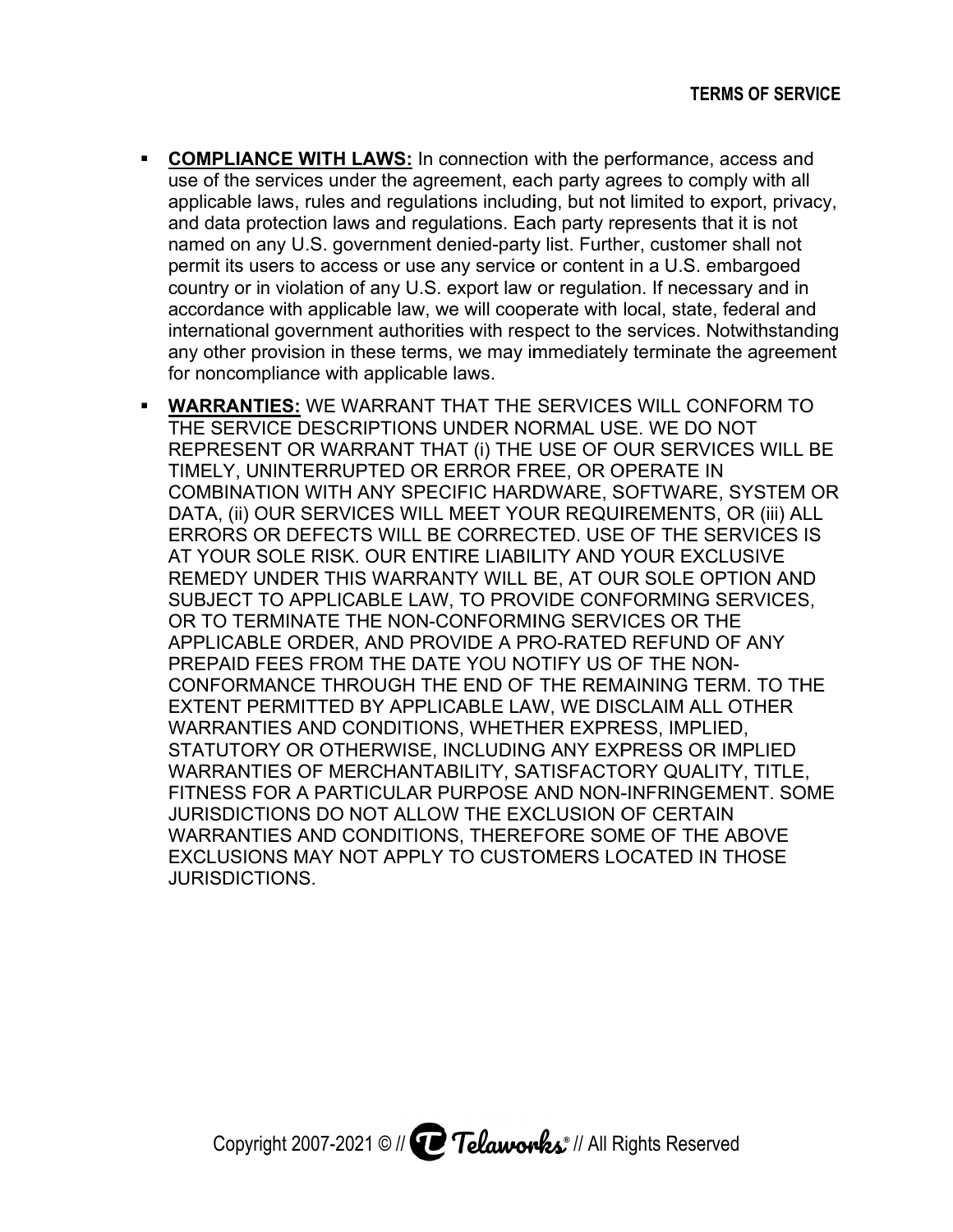**NDEMNIFICATION:** You will indemnify and defend us against any third party **INDEMNIFICATION:** You will indemnify and defend us against any third party claim resulting from a breach of Section 1.2 or 4, or alleging that any of your content infringes upon any patent or copyright, or violates a trad content infringes upon any patent or copyright, or violates a trade secret of any party, and you agree to pay reasonable attorney's fees, court costs, damages party, and you agree to pay reasonable attorney's fees, court costs, damages<br>finally awarded, or reasonable settlement costs with respect to any such claim. We will promptly notify you of any claim and cooperate with you in defending the claim. You will reimburse us for reasonable expenses incurred in providing any cooperation or assistance. You will have full control and authority over the defense and settlement of any claim, except that: (i) any settlement requiring us to admit liability requires prior written consent, not to be unreasonably withheld or to admit liability requires prior written consent, not to be unreasonably withheld<br>delayed, and (ii) we may join in the defense with our own counsel at our own expense. claim resulting from a breach of **Section 1.2** or **4**, or alleging that any of your content infringes upon any patent or copyright, or violates a trade secret of any party, and you agree to pay reasonable attorney's fees, party, and you agree to pay reasonable attorney's fees, court costs, damages<br>finally awarded, or reasonable settlement costs with respect to any such claim.<br>We will promptly notify you of any claim and cooperate with you i ontent infringes upon any patent or copyright, or violates a trade secret of any<br>arty, and you agree to pay reasonable attorney's fees, court costs, damages<br>nally awarded, or reasonable settlement costs with respect to any We will promptly notify you of any claim and cooperate with you in defending th<br>claim. You will reimburse us for reasonable expenses incurred in providing any<br>cooperation or assistance. You will have full control and autho

## **ELIMITATION ON LIABILITY:**

- **8.1. LIMITATION ON INDIRECT LIABILITY.** NEITHER PARTY WILL BE LIABLE TO THE OTHER PARTY OR TO ANY OTHER PERSON FOR ANY INDIRECT, PERSON FOR INDIRECT, SPECIAL, CONSEQUENTIAL OR INCIDENTAL LOSS, EXEMPLARY OR OTHER SUCH DAMAGES, INCLUDING, WITHOUT LIMITATION, ARISING OUT OF OR RELATING TO: (i) LOSS OF DATA, (ii) LOSS OF INCOME, (iii) LOSS OF OPPORTUNITY, (iv) LOST PROFITS, OR (v) COSTS OF RECOVERY, HOWEVER CAUSED AND BASED ON ANY THEORY OF LIABILITY, INCLUDING, BUT NOT LIMITED TO, BREACH OF CONTRACT, TORT (INCLUDING NEGLIGENCE), OR VIOLATION OF STATUTE, LIABILITY, INCLUDING, BUT NOT LIMITED TO, BREACH OF CONTRACT,<br>TORT (INCLUDING NEGLIGENCE), OR VIOLATION OF STATUTE, WHETHER<br>OR NOT SUCH PARTY HAS BEEN ADVISED OF THE POSSIBILITY OF SUCH DAMAGES. SOME JURISDICTIONS DO NOT ALLOW LIMITATION OR EXCLUSION OF LIABILITY FOR INCIDENTAL OR CONSEQUENTIAL DAMAGES, SO SOME OF THE ABOVE LIMITATIONS MAY NOT APPLY. **8.2. LIMITATION ON AMOUNT OF LIABILITY. EXCEPT FOR YOUR BREACH** OF SECTIONS 1.2 OR 4 AND YOUR INDEMNIFICATION OBLIGATI<br>TO THE EXTENT PERMITTED BY APPLICABLE LAW, THE TOTAL ARTY OR TO ANY OTHER PERSON FOR ANY INDIRECT,<br>QUENTIAL OR INCIDENTAL LOSS, EXEMPLARY OR<br>MAGES, INCLUDING, WITHOUT LIMITATION, DAMAGES<br>OR RELATING TO: (i) LOSS OF DATA, (ii) LOSS OF INCOME, (iii) LOSS OF OPPORTUNITY, (iv) LOST PROFITS, OR (v) COSTS<br>OF RECOVERY, HOWEVER CAUSED AND BASED ON ANY THEORY OF<br>LIABILITY, INCLUDING, BUT NOT LIMITED TO, BREACH OF CONTRACT,<br>TORT (INCLUDING NEGLIGENCE), OR VIOLAT OR NOT SUCH PARTY HAS BEEN ADVISED OF THE POSSIBILITY OF :<br>DAMAGES. SOME JURISDICTIONS DO NOT ALLOW LIMITATION OR<br>EXCLUSION OF LIABILITY FOR INCIDENTAL OR CONSEQUENTIAL<br>DAMAGES, SO SOME OF THE ABOVE LIMITATIONS MAY NOT APP TO THE OTHER PARTY OR TO ANY OTHER PERSON FOR ANY INDIR<br>SPECIAL, CONSEQUENTIAL OR INCIDENTAL LOSS, EXEMPLARY OR<br>OTHER SUCH DAMAGES, INCLUDING, WITHOUT LIMITATION, DAMA<br>ARISING OUT OF OR RELATING TO: (i) LOSS OF DATA, (ii) TO THE OTHER PARTY OR TO ANY OTHER PERSON FOR ANY INDIREC<br>SPECIAL, CONSEQUENTIAL OR INCIDENTAL LOSS, EXEMPLARY OR<br>OTHER SUCH DAMAGES, INCLUDING, WITHOUT LIMITATION, DAMAGES<br>ARISING OUT OF OR RELATING TO: (i) LOSS OF DATA, SPECIAL, CONSEQUENTIAL OR INCIDENTAL LOSS, EXEMPLARY OR<br>OTHER SUCH DAMAGES, INCLUDING, WITHOUT LIMITATION, DAMAGES<br>ARISING OUT OF OR RELATING TO: (i) LOSS OF DATA, (ii) LOSS OF<br>INCOME, (iii) LOSS OF OPPORTUNITY, (iv) LOST **TERMS OF SERVICE**<br>
inst any third party<br>
g that any of your<br>
it rade secret of any<br>
ant costs, damages<br>
t to any such claim.<br>
you in defending the<br>
red in providing any<br>
thority over the<br>
ttlement requiring us<br>
reasonably OUT OF OR RELATING TO: (i) LOSS OF DATA, (ii) LOSS OF<br>(iii) LOSS OF OPPORTUNITY, (iv) LOST PROFITS, OR (v) COSTS OF RECOVERY, HOWEVER CAUSED AND BASED ON ANY THEORY<br>LIABILITY, INCLUDING, BUT NOT LIMITED TO, BREACH OF CONTR.<br>TORT (INCLUDING NEGLIGENCE), OR VIOLATION OF STATUTE, W<br>OR NOT SUCH PARTY HAS BEEN ADVISED OF THE POSSIBILITY C ABOVE LIMITATIONS MAY NOT APPLY.<br>**OF LIABILITY.** EXCEPT FOR YOUR BREACH<br>OUR INDEMNIFICATION OBLIGATIONS, AND **Effect 100** States attorney and defend to a squares at the providing from a beach of Societion 1.2 or 4, or alleging that any of your mifringes upon any patent or copyright, or violates a trade secret of any providing you **DEMINITED THER SUCH INTERNATION POST FOR THE AND THE ENERGY AND THE THAT THE AND WE ARE THAT WAN ANOTHING THE UNIT ON DEPAPT AND ANOTHING THAT HAND AND WE ARE INTO THAT IN AN OWN DRIVING WAS A CONSIDE AND HAVE IN ANOTHING** 
	- OF SECTIONS 1.2 OR 4 AND YOUR INDEMNIFICATION OBLIGATIONS, AND<br>TO THE EXTENT PERMITTED BY APPLICABLE LAW, THE TOTAL<br>CUMULATIVE LIABILITY OF EITHER PARTY AND THEIR RESPECTIVE<br>LICENSORS AND SUPPLIERS ARISING OUT OF THIS AGRE TO THE EXTENT PERMITTED BY APPLICABLE LAW, THE TOTAL<br>CUMULATIVE LIABILITY OF EITHER PARTY AND THEIR RESPECTIVE LICENSORS AND SUPPLIERS ARISING OUT OF THIS AGREEMENT IS LIMITED TO THE SUM OF THE AMOUNTS PAID FOR THE APPLICABLE SERVICE DURING THE 12 MONTHS IMMEDIATELY PRECEDING THE INCIDENT GIVING RISE TO THE LIABILITY. THE FOREGOING DOES NOT LIMIT YOUR OBLIGATIONS TO PAY ANY UNDISPUTED FEES AND OTHER UNDISPUTED AMOUNTS DUE UNDER ANY ORDER. (TENT PERMITTED BY APPLICABLE LAW, THE TOTAL<br>VE LIABILITY OF EITHER PARTY AND THEIR RESPECTIV<br>S AND SUPPLIERS ARISING OUT OF THIS AGREEMENT I<br>O THE SUM OF THE AMOUNTS PAID FOR THE APPLICABI<br>DURING THE 12 MONTHS IMMEDIATELY CUMULATIVE LIABILITY OF EITHER PARTY AND THEIR RESPECTIV<br>LICENSORS AND SUPPLIERS ARISING OUT OF THIS AGREEMENT I<br>LIMITED TO THE SUM OF THE AMOUNTS PAID FOR THE APPLICABI<br>SERVICE DURING THE 12 MONTHS IMMEDIATELY PRECEDING T IRING THE 12 MONTHS IMMEDIATELY PRECEDING THE<br>VING RISE TO THE LIABILITY. THE FOREGOING DOES NOT<br>OBLIGATIONS TO PAY ANY UNDISPUTED FEES AND OTHER AND SUPPLIERS ARISING OUT OF THIS AGREEMENT IS<br>THE SUM OF THE AMOUNTS PAID FOR THE APPLICABLE<br>RING THE 12 MONTHS IMMEDIATELY PRECEDING THE<br>VING RISE TO THE LIABILITY. THE FOREGOING DOES NOT LIMITATION ON AMOUNT OF LIABILITY. EXCEPT FOR YOUR I<br>SECTIONS 1.2 OR 4 AND YOUR INDEMNIFICATION OBLIGATIO<br>THE EXTENT PERMITTED BY APPLICABLE LAW, THE TOTAL<br>MULATIVE LIABILITY OF EITHER PARTY AND THEIR RESPECTI<br>ENSORS AND S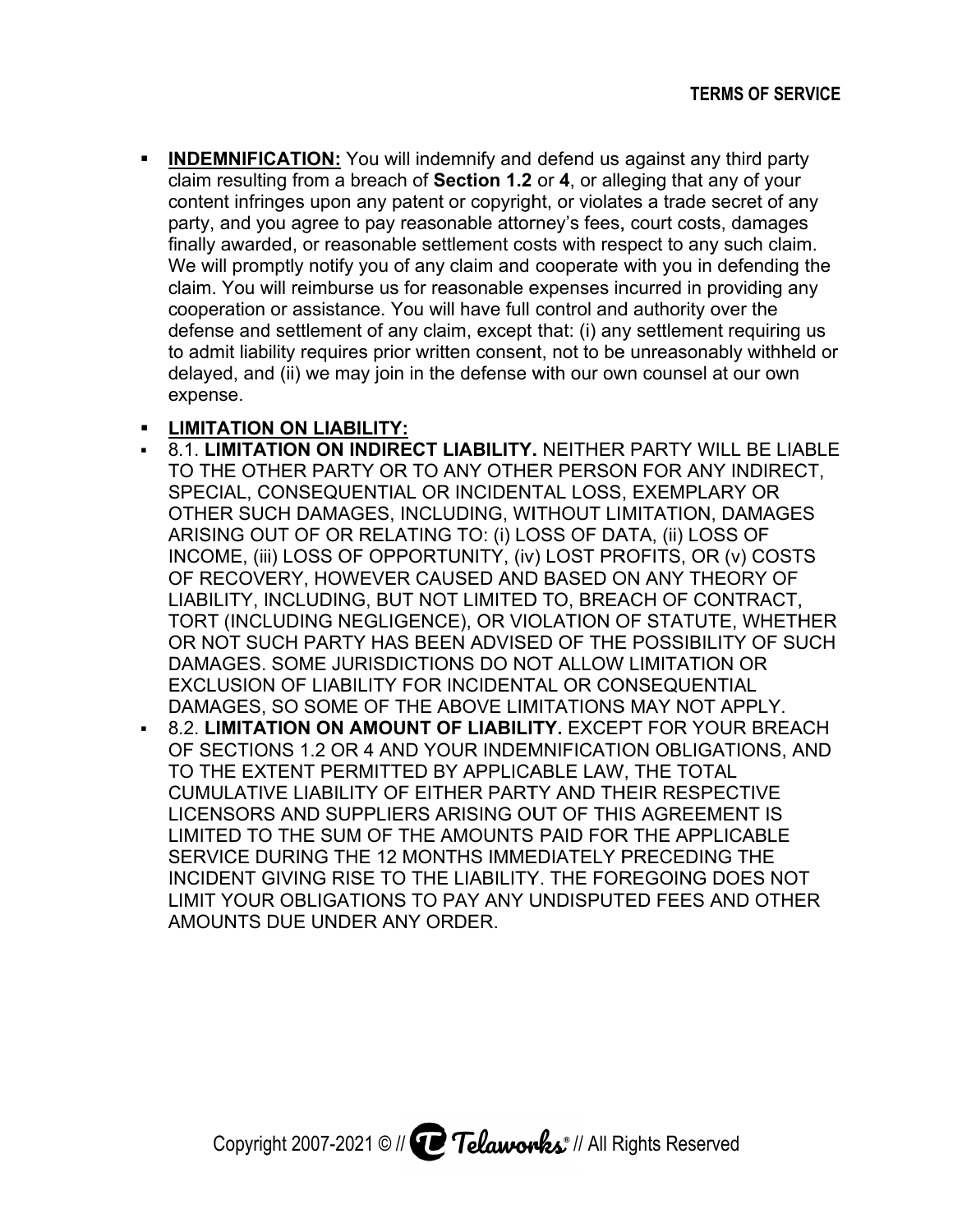## **ADDITIONAL TERMS:**

- **ADDITIONAL TERMS:**<br>■ 9.1. **Supplemental data processing addendum.** If you are located in or are 9.1. **Supplemental data processing addendum.** If you are located in or are<br>subject to the applicable laws of the EEA+ and/or the United Kingdom, including ("DPA") online at https://www.telaworks.com/legal. Telaworks, Inc. data processing a
- subject to the applicable laws of the EEA+ and/or the United Kingdom, including<br>the **GDPR**, you may complete a Telaworks, Inc. data processing addendum<br>("**DPA**") online at <u>https://www.telaworks.com/legal</u>.<br>9.2. **Free serv 9.2. Free services and trials.** Your right to access and use any free services is 9.2. **Free services and trials.** Your right to access and use any free servic<br>not guaranteed for any period of time and we reserve the right, in our sole discretion, to limit or terminate your use of any free versions of any any individual or entity. If you are using the services on a trial or promotional discretion, to limit or terminate your use of any free versions of any services by<br>any individual or entity. If you are using the services on a trial or promotional<br>basis ("**trial period**"), your trial period and access to basis ("**trial period**"), your trial period and access to the services will terminate (i<br>at the end of the trial period stated in your order, or (ii) if no date is specified, 30 at the end of the trial period stated in your order, or (ii) if no date is specified, 3<br>days after your initial access to the services, (iii) or upon your conversion to a at the end of the trial period stated in your order, or (ii) if no date is specified, 3<br>days after your initial access to the services, (iii) or upon your conversion to a<br>subscription. During the trial period, to the exten the services "AS IS" and without warranty or indemnity, and all other terms otherwise apply. We may modify or discontinue any tria<br>time without notice. time without notice. not guaranteed for any period of time and we reserve the right, in our sole<br>discretion, to limit or terminate your use of any free versions of any services by<br>any individual or entity. If you are using the services on a tr the services "AS IS" and without warranty or indemnity, and all other terms<br>otherwise apply. We may modify or discontinue any trials or promotions at any . During the trial period, to the extent perior "AS IS" and without warranty or indemnipply. We may modify or discontinue any t notice.<br> **arty features.** Services may provide the with third party sites or applications ("**t** ur initial access to the services, (iii) or upon your conversion to a<br>During the trial period, to the extent permitted by law, we provide<br>"AS IS" and without warranty or indemnity, and all other terms<br>ply. We may modify or e end of the trial period stated in your order, or (ii) if no date is specified, 3 after your initial access to the services, (iii) or upon your conversion to a cription. During the trial period, to the extent permitted by are using the services on a trial or promotional<br>I period and access to the services will terminate (i)<br>ated in your order, or (ii) if no date is specified, 30<br>o the services, (iii) or upon your conversion to a<br>eriod, to t
- **9.3. Third party features.** Services may provide the capability for you to link to or integrate with third party sites or applications (" not responsible for and do not endorse not responsible for and do not endorse third party services. You have sole<br>discretion whether to purchase or connect to any third party services and your use is governed solely by the terms for those third party services. third party sites or applications ("<br>or and do not endorse third party<br>er to purchase or connect to any<br>solely by the terms for those thirc **third hird party services ervices**"). We are party services. You have sole Services may provide the capability for you to link to<br>sites or applications ("**third party services**"). We a<br>not endorse third party services. You have sole<br>ase or connect to any third party services and your
- **9.4. Beta services.** We may offer you access to beta services that are being 9.4. **Beta services.** We may offer you access to beta services that are being<br>provided prior to general release, but we do not make any guarantees that these services will be made generally available ("beta services"). You understand and agree that the beta services may contain bugs, errors and other defects, and use<br>of the beta services is at your sole risk. You acknowledge that your use of beta<br>services is on a voluntary and optional basis, and we have n of the beta services is at your sole risk. You acknowledge that your use of services is on a voluntary and optional basis, and we have no obligation to provide technical support and may discontinue provision of time in our sole discretion and with are offered "AS-IS", and to the extent permitted by applicable law, we disclaim any liability, warranties, indemnities, and conditions, whether express, implied, statutory or otherwise. If you are using beta services, you agree to receive related correspondence and updates from us, and acknowledge that opting out may result in cancellation of your access to the feedback ("**feedback**") about the beta service, you agree that we own any feedback that you share with us. For the beta services only, these feedback that you share with us. For the beta services only, these terms<br>supersede any conflicting terms and conditions in the agreement, but only to the extent necessary to resolve conflict. supersede any conflicting terms and conditions in the agreement, but only to t<br>extent necessary to resolve conflict.<br>9.5. **Copyright.** If you believe that our services have been used in a way that ride technical support and may discontinue provision of beta services at an<br>؛ in our sole discretion and without prior notice to you. These beta services<br>offered "AS-IS", and to the extent permitted by applicable law, we d any liability, warranties, indemnities, and conditions, whether express, implied,<br>statutory or otherwise. If you are using beta services, you agree to receive<br>related correspondence and updates from us, and acknowledge tha not responsible for and do not endorse third party services. You have sole discretion whether to purchase or connect to any third party services and your use is governed solely by the terms for those third party services. scretion whether to purchase or connect to any third party se<br>se is governed solely by the terms for those third party service<br>4. **Beta services.** We may offer you access to beta services<br>ovided prior to general release, b ervices is on a voluntary and optional basis, and we have no obligation to<br>rovide technical support and may discontinue provision of beta services at any<br>me in our sole discretion and without prior notice to you. These bet offered "AS-IS", and to the extent permitted by applicable law, we disclaim liability, warranties, indemnities, and conditions, whether express, implied, utory or otherwise. If you are using beta services, you agree to rec ed correspondence and updates from us, and acknowledge that optin<br>result in cancellation of your access to the beta services. If you provid<br>pack ("**feedback**") about the beta service, you agree that we own any We may offer you access to beta services that are being beta services. If you provide TRRMS OF SERVIGE<br>
is a processing addendum. If you are located in or are<br>
leak way the EEA+ and/or the United Kingdom, including<br>
impliete a Telaworks, cm. cata processing addendum<br>
impliete a Telaworks, cm. cata processin you. These b correspondence and updates from us, and acknowledge that opting or sult in cancellation of your access to the beta services. If you provide that ("**feedback**") about the beta service, you agree that we own any that you sha **ndum**. If you are located in or are<br>nand/or the United Kingdom, included Kingdom, included Kingdom, included Kingdom, included Ringdom, included<br>in a cross and use any free service<br>we reserve the right, in our sole-<br>any s ird party services. You have sole<br>t to any third party services and your<br>ose third party services.<br>cess to beta services that are being<br>do not make any guarantees that these<br>("**beta services**"). You understand and applicable laws of the EEA+ and/or the United Kingdom, including<br>applicable laws of the EEA+ and/or the United Kingdom, including<br>and trials. Your right to access and test any free services is<br>the same transity. You right ta services. We may offer you access to beta services that are being<br>d prior to general release, but we do not make any guarantees that thes<br>s will be made generally available ("**beta services**"). You understand an<br>and the
- constitutes copyright infringement, you can contact our legal department here: <u>legal@telaworks.com</u> 9.5. **Copyright.** If you believe that our services have been used in a way that<br>constitutes copyright infringement, you can contact our legal department<br>here: <u>legal@telaworks.com</u><br>9.6. No class actions. You may only resol
- basis and you agree not to bring or participate in any class, consolidated, or 9.6. **No class actions.** You may only resolve disputes with us on an i<br>basis and you agree not to bring or participate in any class, consolida<br>representative action against us or any of our employees or affiliates.

Copyright 2007-2021 © // **Let Telaworks** // All Rights Reserved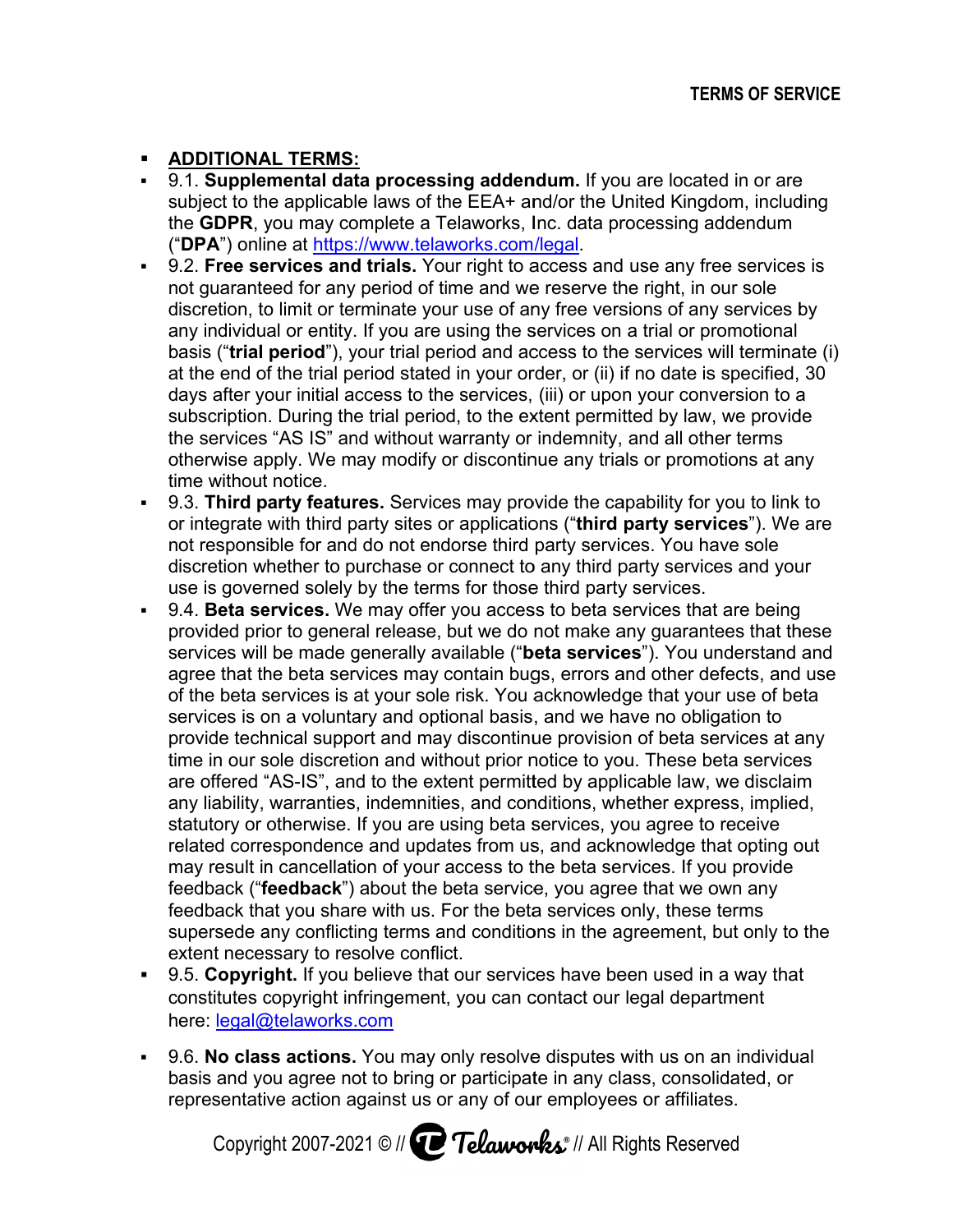# **ADDITIONAL TERMS – CONTINUED: CONTINUED:**

- **9.7. Security emergencies.** If we reasonably determine that the security of our services or infrastructure may be compromised due to hacking attempts, denial of service attacks, or other malicious activities, we may temporarily suspend the services and we will take action to promptly resolve any security issues. We will We any suspension or other action taken for security reasons. notify you of any suspension or other action taken for security reasons. ervices or infrastructure may be compromised due to hacking attempts, deniast service attacks, or other malicious activities, we may temporarily suspend thervices and we will take action to promptly resolve any security is ve reasonably determine that the security of<br>e compromised due to hacking attempts, der<br>cious activities, we may temporarily suspend<br>to promptly resolve any security issues. We<br>other action taken for security reasons. other malicious activities, we may temporarily suspend the
- **9.8. High-risk use.** You understand that the services are not designed or intended for use during high services and we will take action to promptly resolve any security issues. We wi<br>notify you of any suspension or other action taken for security reasons.<br>9.8. **High-risk use.** You understand that the services are not design aircraft navigation, control, or communications systems, and/or life support navigation, control, or communications systems, and/or life support systems. use in hazardous environments requiring fail-safe controls, weapons systems,<br>aircraft navigation, control, or communications systems, and/or life support<br>systems.<br>9.9. **Recording.** Certain services provide functionality th services or infrastructure may be compromised due to hacking attempts, denial<br>of service attacks, or other malicious activities, we may temporarily suspend the<br>services and we will take action to promptly resolve any secur
- audio and data shared during sessions. You are solely with all applicable laws in the relevant jurisdictions while using recording functionality. We disclaim all liability for your recording of audio or shared data, and you agree to hold us harmless from damages or liabilities relate recording of any audio or data. audio and data shared during sessions. You are solely respons<br>with all applicable laws in the relevant jurisdictions while using r<br>functionality. We disclaim all liability for your recording of audio<br>and you agree to hold all liability for your recording of audio or shared data, ng. Certain services provide functionality that allows you to record<br>ta shared during sessions. You are solely responsible for complyin<br>able laws in the relevant jurisdictions while using recording<br>We disclaim all liabilit
- **-** 9.10. Assignment. Neither party may assign its rights or delegate its duties 9.10. **Assignment.** Neither party may assign its rights or delegate its duties<br>under the agreement either in whole or in part without the other party's prior written consent, which shall not be unreasonably withheld, party may assign the agreement to an affiliated entity, or as part of a corporate reorganization, consolidation, merger, acquisition, or sale of all or substantially all of its business or assets to which this agreement relates. Any attempted of its business or assets to which this agreement relates. Any attempted<br>assignment without consent will be void. The agreement will bind and inure to the benefit of each party's successors or assigns. itten consent, which shall not be unreasonably withheld, except<br>rty may assign the agreement to an affiliated entity, or as part o<br>prganization, consolidation, merger, acquisition, or sale of all or<br>its business or assets greement either in whole or in part without the other party's prior<br>sent, which shall not be unreasonably withheld, except that either<br>ıssign the agreement to an affiliated entity, or as part of a corporate substantially 9. **Recording.** Certain services provide functionality that allows you to dio and data shared during sessions. You are solely responsible for contherent all applicable laws in the relevant jurisdictions while using recordi which shall not be unreasonably withheld, except that either in the agreement to an affiliated entity, or as part of a corporate<br>consolidation, merger, acquisition, or sale of all or substantially all<br>pr assets to which this agreement relates. Any attempted<br>nout consent will be void either in whole or in part without the other party's prior<br>i shall not be unreasonably withheld, except that either<br>agreement to an affiliated entity, or as part of a corporate<br>lidation, merger, acquisition, or sale of all
- **9.11. Notices.** Notices must be sent by personal delivery, overnight courier or registered or certified mail. We may also provide notice to the email last designated on your account, electronically via postings on our website, in notices, or our self-service portal or administrative center. Unless specified elsewhere in this agreement, notices should be sent to us at the address for your applicable contracting entity, with a copy to support, and we will send notices to the address last designated on your account. Notice is given (a) upon personal delivery; (b) for overnight courier, on the sec sent, (c) for registered or certified mail, on the fifth business day after notice is sent, (d) for email, when the email is sent, or (e) if posted electronically, upon posting. iself there in this agreement, notices should be sent to us at the address for your able contracting entity, with a copy to support, and we will send notices to ddress last designated on your account. Notice is given (a) u audio and data shared during sessions. You are with all applicable laws in the relevant jurisdiction funding we disclaim all liability for your recording of any audio or data.<br>
9.10. **Assignment**. Neither party may assign assignment without consent will be void. The agreement will bind and inure<br>benefit of each party's successors or assigns.<br>9.11. **Notices.** Notices must be sent by personal delivery, overnight courier<br>registered or certifie the address last designated on your account. Notice is given (a) upon personal<br>delivery; (b) for overnight courier, on the second business day after notice is<br>sent, (c) for registered or certified mail, on the fifth busine (c) for registered or certified mail, on<br>(d) for email, when the email is sent,<br>ng.<br>**Regional terms.** If you are located in<br>urchasing the services. Legal terms a rtified mail. We may also provide notice to the email last<br>rour account, electronically via postings on our website, in-product<br>self-service portal or administrative center. Unless specified<br>s agreement, notices should be ht courier, on the second business day after notice is<br>pr certified mail, on the fifth business day after notice is<br>n the email is sent, or (e) if posted electronically, upon<br>If you are located in regions outside the Unite TERMS OF SERVICE<br>
I. If we reasonably determine that the security of our<br>
yy be compromised due to hacking attempts, denial<br>
raincious activities, we may temporarily suspend the<br>
terms and that the services are not designe Notices must be sent by personal delivery, overnight courier or<br>ertified mail. We may also provide notice to the email last<br>your account, electronically via postings on our website, in-product<br>self-service portal or admini If we reasonably determine that the security of our<br>the componimede due to hacking attempts, denial<br>alicious activities, we may temporarily suspend the<br>alicious activities, we may temporarily suspend the<br>or other action t elf-service portal or administrative center. Unless specified agreement, notices should be sent to us at the address for acting entity, with a copy to support, and we will send notices designated on your account. Notice is fifth business day after notice is when the email is sent, or (e) if posted electronically, upon 9.7. Security emergencies. If we reasonably determine that the security of our services and we will take its our other and controls, we may temporarily suspend the services and we will take action to promptly resolve any s I. **Notices.** Notices must be sent by personal delivery, overnight courier or stered or certified mail. We may also provide notice to the email last ignated on your account, electronically via postings on our website, in-p
- **9.12. Regional terms.** are purchasing the services. Legal terms apply accordingly